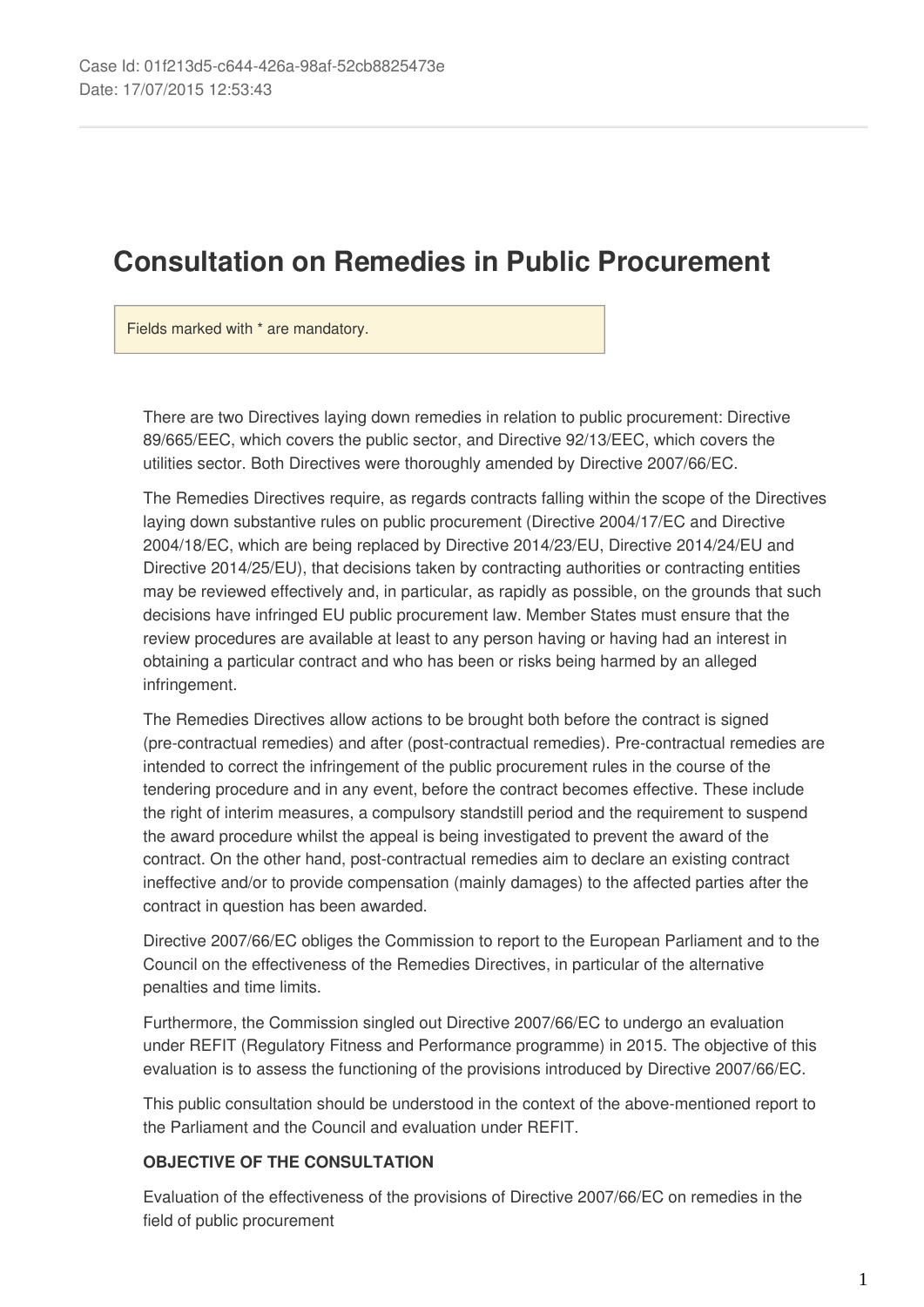## Identity of respondents

**\***Please indicate your Member State:

Germany

**\***Please identify yourself:

- C (a) Citizen
- (b) Economic operator (e.g. a business)
- (c) Non-profit organisation
- c (d) Academia
- (e) Lawyer
- (f) Other private entity (please specify)
- **(g)** Contracting authority
- (h) Contracting entity
- **(i)** First instance review body
- (j) Body of appeal against first instance remedy decision
- $($   $(k)$  Court conducting review if applicable in further instance
- (l) Other public authority (please specify)

Have you been involved in public procurement litigation over the last five years?

Yes No

**\***Please enter your name/organisation and contact details (address, e-mail, website, phone)

Europabüro der bayerischen, baden-württembergischen und sächsischen Kommunen; info@ebbk.de; www.ebbk.de und www.europabuero-bw.de; 0032 2 5490 700

Register ID number (if you/your organisation is registered in the EU Transparency register)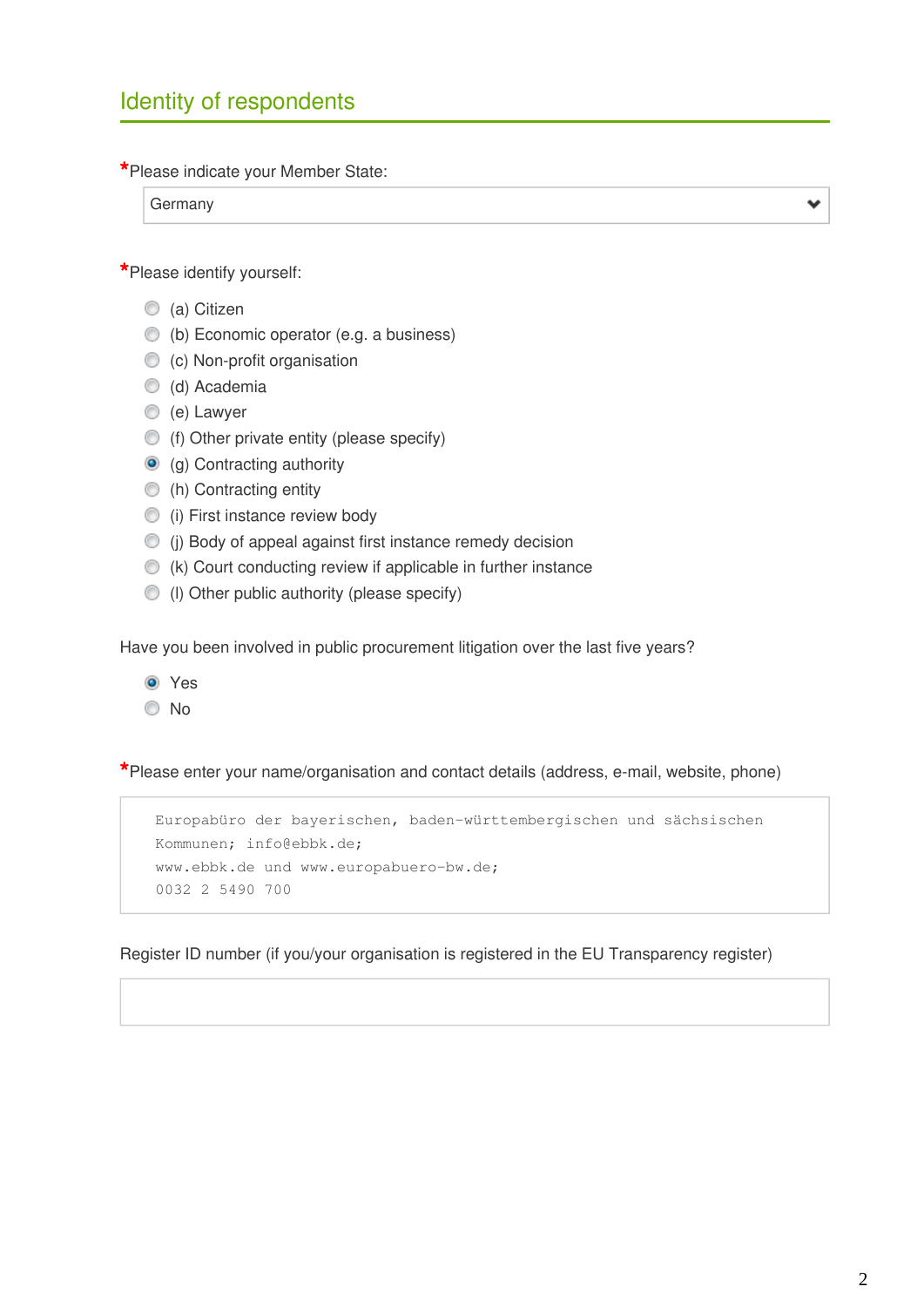**\*** In the interests of transparency, your contribution will be published on the Commission's website. How do you want it to appear?

Under the name supplied? (I consent to the publication of all the information in my contribution, and I declare that none of it is subject to copyright restrictions that would prevent publication.)

Anonymously? (I consent to the publication of all the information in my contribution

- except my name/the name of my organisation, and I declare that none of it is subject to copyright restrictions that would prevent publication.
- No publication your answer will not be published and in principle will not be considered.

## **Questions**

All questions are optional

1. Have the Remedies Directives as modified by Directive 2007/66/EC helped public procurement process to become:

|                                                                                                                                                                                         | Yes | Partly | <b>No</b> |
|-----------------------------------------------------------------------------------------------------------------------------------------------------------------------------------------|-----|--------|-----------|
| More transparent (i.e. more information is available to all companies<br>about the details of public contracts, how they have been awarded,<br>and how parties may challenge decisions) |     |        |           |
| Fairer (i.e. companies have the same opportunities to bid for public<br>procurement contracts)                                                                                          |     |        |           |
| More open and accessible (i.e. there are fewer barriers to companies<br>participating in public procurement contracts, cross border<br>procurement is easier)                           |     |        |           |
| More compelling for contracting authorities / entities to comply with<br>the requirements of substantive Public Procurement Directives.                                                 |     |        |           |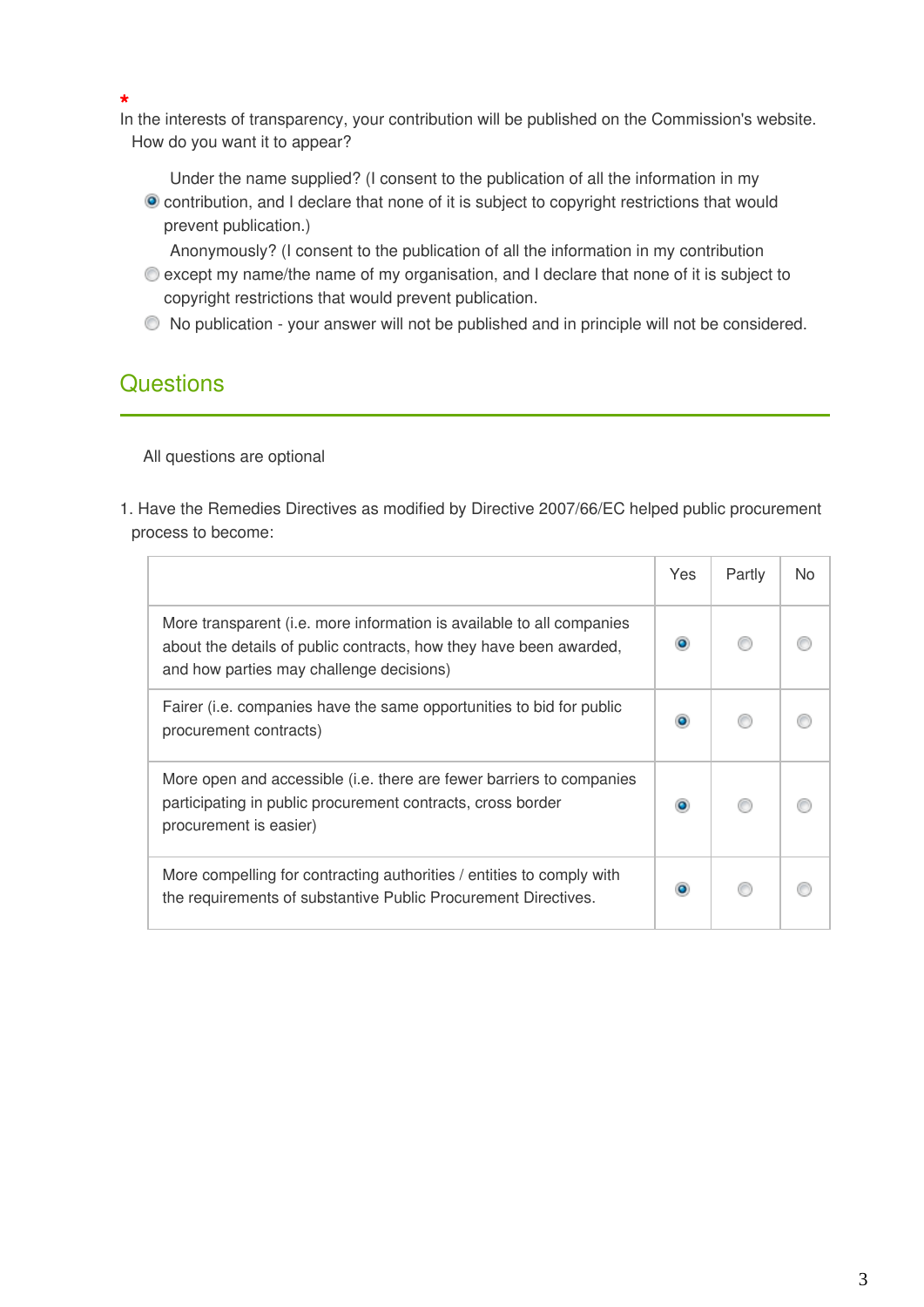2. In your view, what are the most relevant provisions of the Remedies Directives as modified by Directive 2007/66/EC?

Please grade from 1 to 5, 1 being the least relevant:

|                                                                                                                                      | 1 | $\overline{c}$ | 3         | 4 | 5 |
|--------------------------------------------------------------------------------------------------------------------------------------|---|----------------|-----------|---|---|
| Automatic debrief to bidders at the time of the contract<br>award decision notice                                                    |   |                | $\bullet$ |   |   |
| 'Standstill period' to be at least 10 days                                                                                           | ⋒ |                |           |   |   |
| Minimum time limits for applying for a review                                                                                        |   |                |           |   |   |
| Suspension of the contract award procedure where review<br>proceedings are initiated                                                 |   |                |           |   |   |
| The ability of an independent review body to render a<br>contract award ineffective                                                  |   |                |           |   |   |
| Alternative penalties (the imposition of fines on the<br>contracting authority or the shortening of the duration of the<br>contract) |   |                |           |   |   |
| Voluntary ex ante transparency notice                                                                                                |   |                |           |   |   |
| The possibility to award damages to persons harmed by an<br>infringement                                                             |   |                |           |   |   |

- 3. How long does a review procedure usually last for:
	- 3.1 interim measures?

|                        | Less<br>than 1<br>month | Between 1 and<br>three months | Between 3<br>and 6<br>months | Between 6<br>and 12<br>months | More<br>than 1<br>year |
|------------------------|-------------------------|-------------------------------|------------------------------|-------------------------------|------------------------|
| In first<br>instance?  | ⊙                       | ۵                             | ⋒                            | ⋒                             | ß                      |
| In second<br>instance? | ⋒                       |                               | ۰                            |                               |                        |
| In third<br>instance?  | ∩                       |                               |                              |                               | $\bullet$              |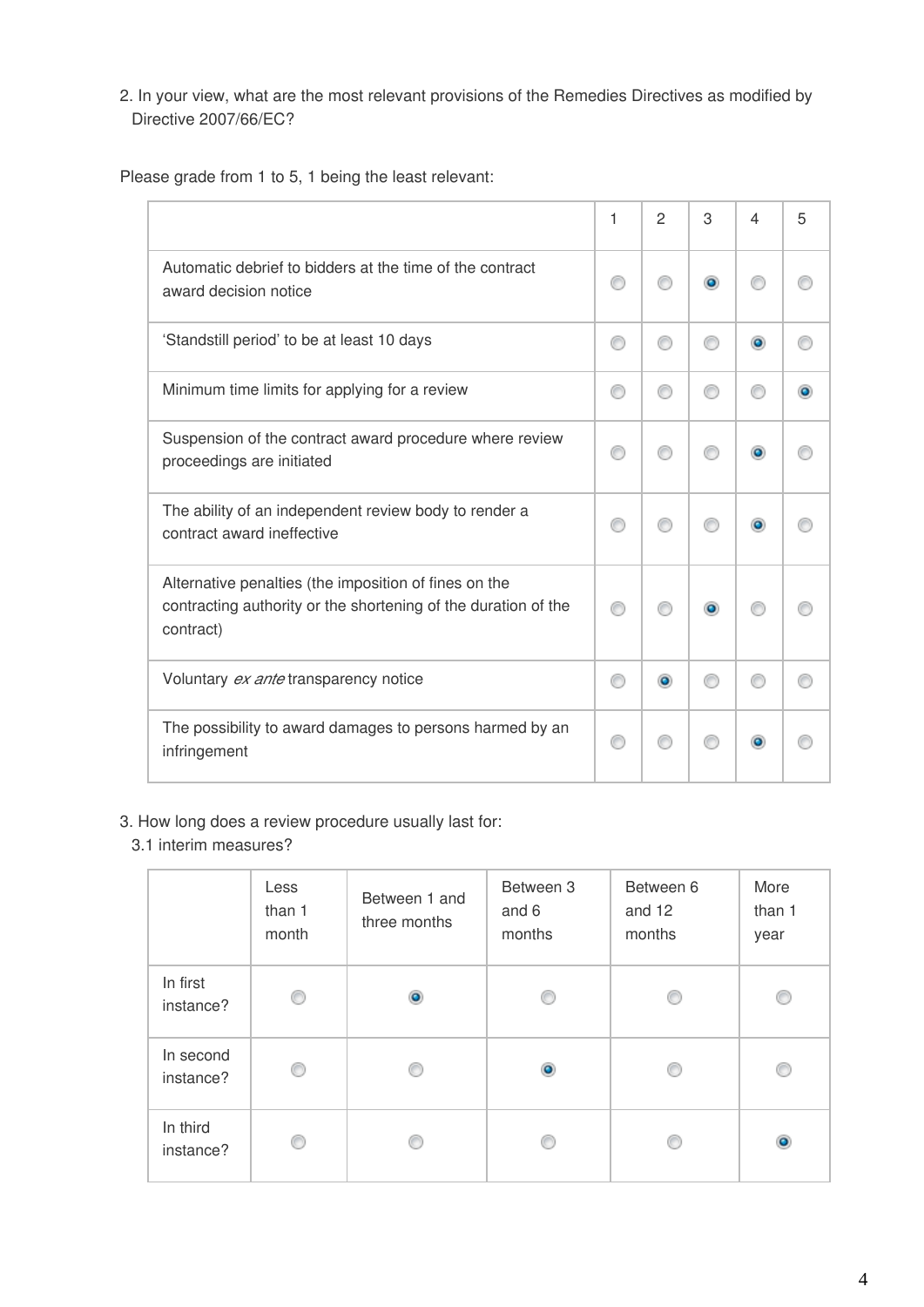## 3.2 the setting aside of decisions taken unlawfully?

|                        | Less<br>than 1<br>month | Between 1 and<br>three months | Between 3<br>and 6<br>months | Between 6<br>and 12<br>months | More<br>than 1<br>year |
|------------------------|-------------------------|-------------------------------|------------------------------|-------------------------------|------------------------|
| In first<br>instance?  | ⊙                       | ۵                             | œ                            | ß                             | ⋒                      |
| In second<br>instance? | ⊙                       |                               | ۰                            |                               |                        |
| In third<br>instance?  | €                       |                               |                              |                               | ۰                      |

## 3.3 damages?

|                        | Less<br>than 1<br>month | Between 1 and<br>three months | Between 3<br>and 6<br>months | Between 6<br>and 12<br>months | More<br>than 1<br>year |
|------------------------|-------------------------|-------------------------------|------------------------------|-------------------------------|------------------------|
| In first<br>instance?  | ⊙                       |                               | $\bullet$                    |                               | ⋒                      |
| In second<br>instance? | ⊙                       |                               | ۰                            |                               | ⋒                      |
| In third<br>instance?  | ◎                       |                               |                              |                               | ۰                      |

### 3.4 ineffectiveness?

|                        | Less<br>than 1<br>month | Between 1 and<br>three months | Between 3<br>and 6<br>months | Between 6<br>and 12<br>months | More<br>than 1<br>year |
|------------------------|-------------------------|-------------------------------|------------------------------|-------------------------------|------------------------|
| In first<br>instance?  | ⊙                       | ۰                             | ⋒                            |                               | ⋒                      |
| In second<br>instance? | ⊙                       |                               | ۱                            |                               |                        |
| In third<br>instance?  | ⋒                       |                               | œ                            |                               | ۱                      |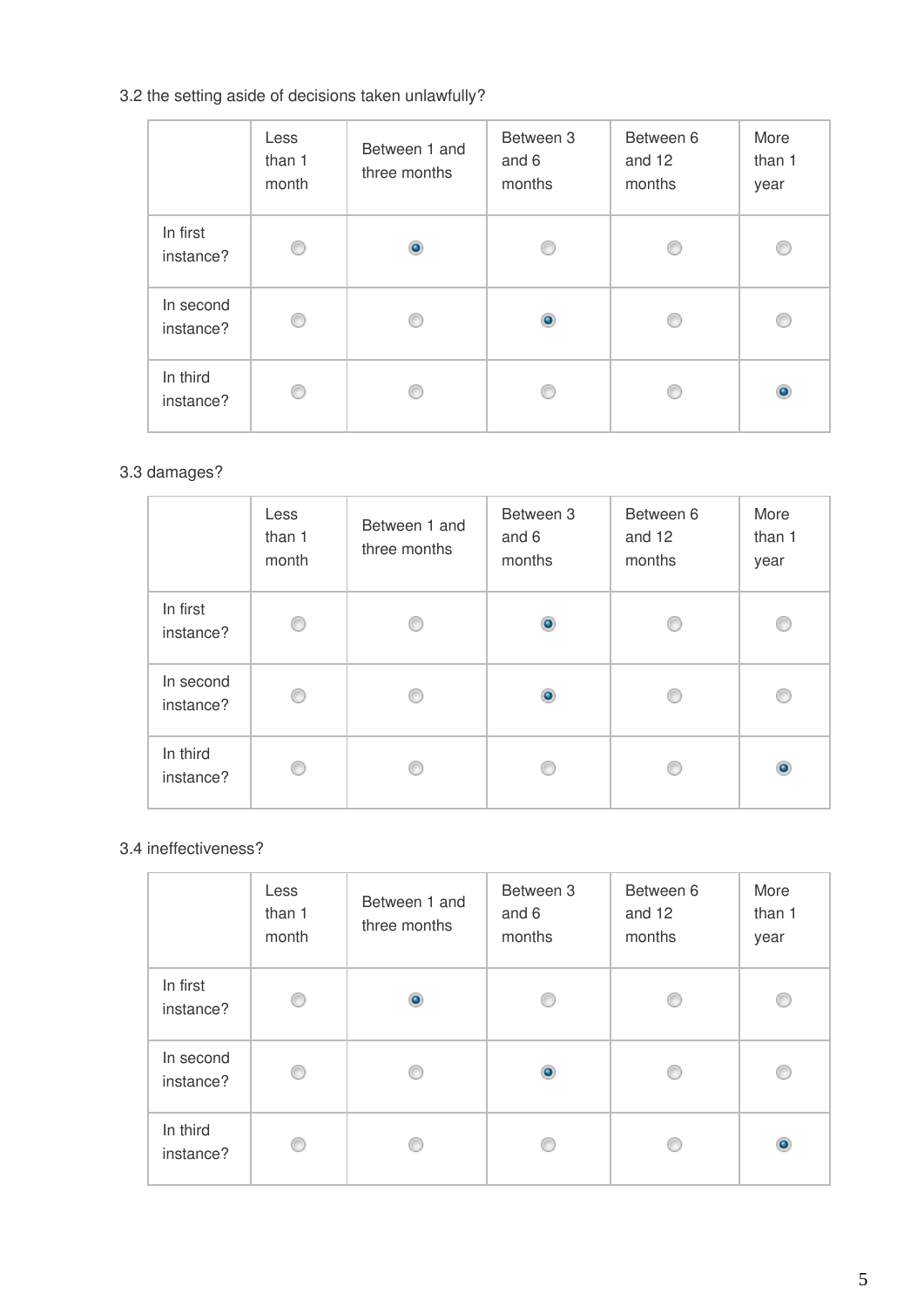- 4. What is/should be the standard for review in public procurement cases in your jurisdiction?
	- **Exclusively legal matter**
	- **C** Legal and technical matters

5. Is there any impact on time and/or standard for review depending on whether the case is dealt by a specialised review body or an ordinary court?

| $\bullet$ | Yes    |
|-----------|--------|
|           | Partly |

No

Please give examples

```
- Zeit zur Prüfung der Vergabekammer in der Regel 6 Wochen
- Ordentliche Gerichte brauchen wesentlich länger (Annahme, kein
aktueller Fall)
```
- 6. To what extent are the Remedies Directives as modified by Directive 2007/66/EC sufficiently clear and precise?
	- **Significantly**
	- **Moderately**
	- $\bullet$  Not at all

Please give examples of provisions/notions which are not clear or precise.

- 7. To what extent do the Remedies Directives as modified by Directive 2007/66/EC balance the interest of economic operators in ensuring the effectiveness of public procurement law and the interest of contracting authorities / entities in limiting frivolous litigation?
	- The balance is too much on the interest of economic operators
	- $\circledcirc$  The balance is on the middle
	- The balance is too much on the interest of contracting authorities / entities

Please justify your views.

```
- Den Informations-, Bekanntmachungs- und Wartepflichten stehen
Mindestfristen für die Beantragung der Nachprüfung gegenüber
- Transparente Vergabeverfahren
```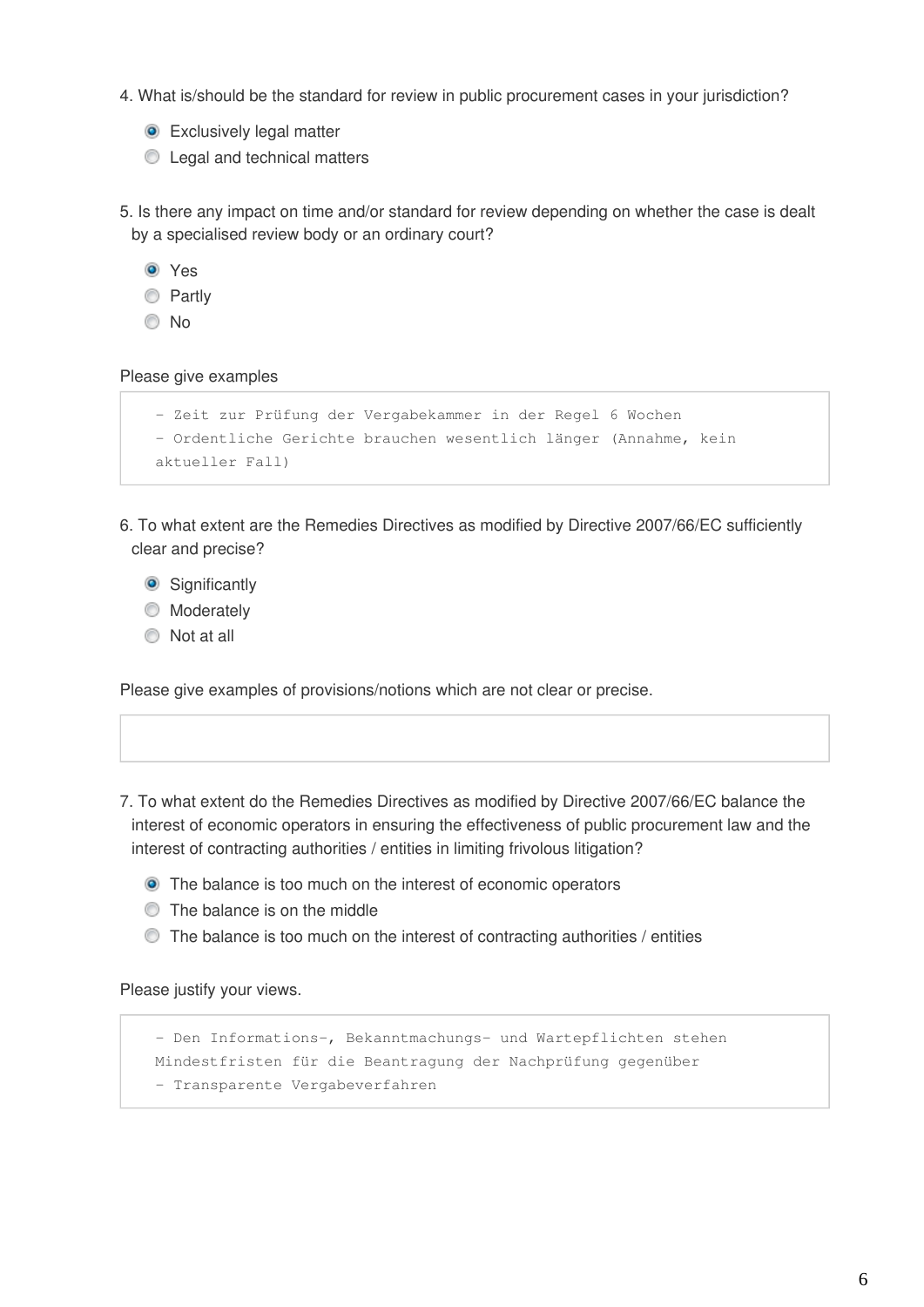- 8. To your knowledge, has the remedy system in your Member State caused delays in the award of public contracts?
	- **O** Yes, frequently
	- O Only occasionally
	- No

What was in your view the main reason for the delay (other than the use of the remedy itself):

- national procedural rules not laid down in the Remedies Directives
- conduct of parties
- $\bullet$  ineffectiveness of the national judicial system
- $\bullet$  other (please specify)
- 9. Should interim measures be considered an effective remedy?
	- **O** Yes
	- $\bullet$  Yes, but only exceptionally
	- No
- 10. Should a standstill period be considered an effective remedy?
	- **O** Yes
	- **Yes, but only exceptionally**
	- © No
- 11. Should ineffectiveness be considered an effective remedy, in particular helping to tackle direct awards?
	- Yes
	- **Yes, but only exceptionally**
	- <sup>O</sup>No
- 12. Should alternative penalties be considered an effective remedy?
	- Yes
	- **Yes, but only exceptionally**
	- <sup>O</sup>No
- 13. Should damages be considered an effective remedy?
	- Yes
	- $\bullet$  Yes, but only exceptionally
	- <sup>O</sup>No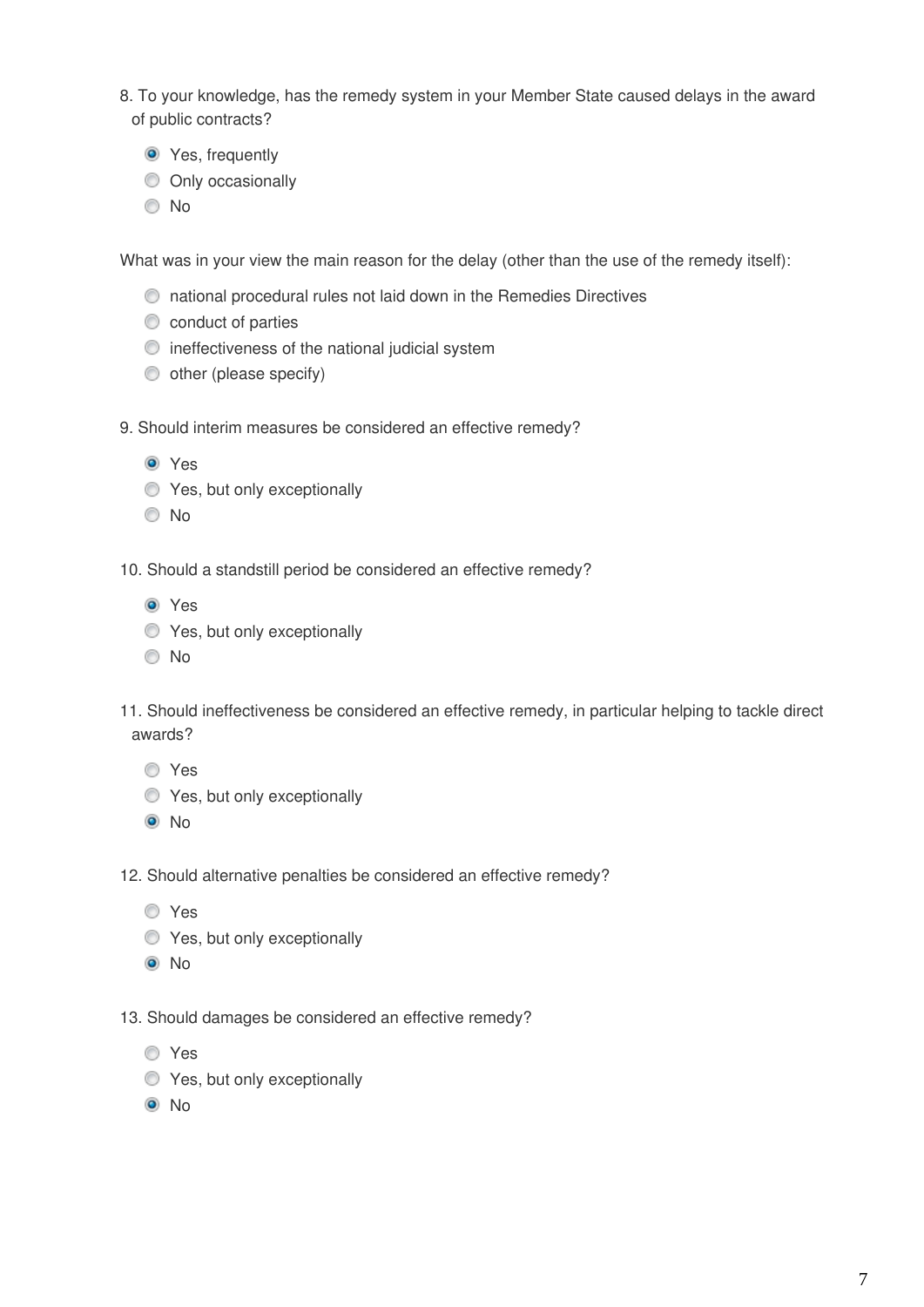- 14. Do remedies exist for contract below the EU thresholds in your jurisdiction?
	- Yes, they are the same as for contracts above the EU thresholds
	- Yes, but they are different from those intended for contracts above the EU thresholds (please specify the differences)
	- No

#### please specify the differences

```
- Keine Informations- und Wartepflichten; 
- keine Unwirksamkeit von bereits geschlossenen Verträgen, aber
Entschädigungsansprüche übergangener Bieter im Rahmen des
Sekundärrechtsschutzes; 
- Möglichkeit einer einstweiligen Verfügung vor den Zivilgerichten;
- Keine Zuständigkeit der Vergabekammer.
```
- 15. Would alternative dispute resolution (ADR) /mediation prove operational in the context of public procurement disputes?
	- Yes
	- $\odot$  No
- 16. Do court fees apply to public procurement cases in your jurisdiction?
	- Yes
	- <sup>O</sup>No
- 17. Do administrative fees apply to public procurement cases in your jurisdiction?
	- Yes
	- <sup>O</sup>No
- 18. If the answer to questions 16 or 17 is affirmative, would you define the level of fees as dissuasive for users of the review and justice system?
	- $\bullet$  Yes (if possible, please specify) <sup>O</sup>No
- 19. Are there any other costs (such as the cost of legal advice and representation) that may have an impact in access to justice in your jurisdiction?
	- Yes (if possible, please specify)
	- No

if possible, please specify

Kosten für Rechtsberatung, sofern diese in Anspruch genommen wird